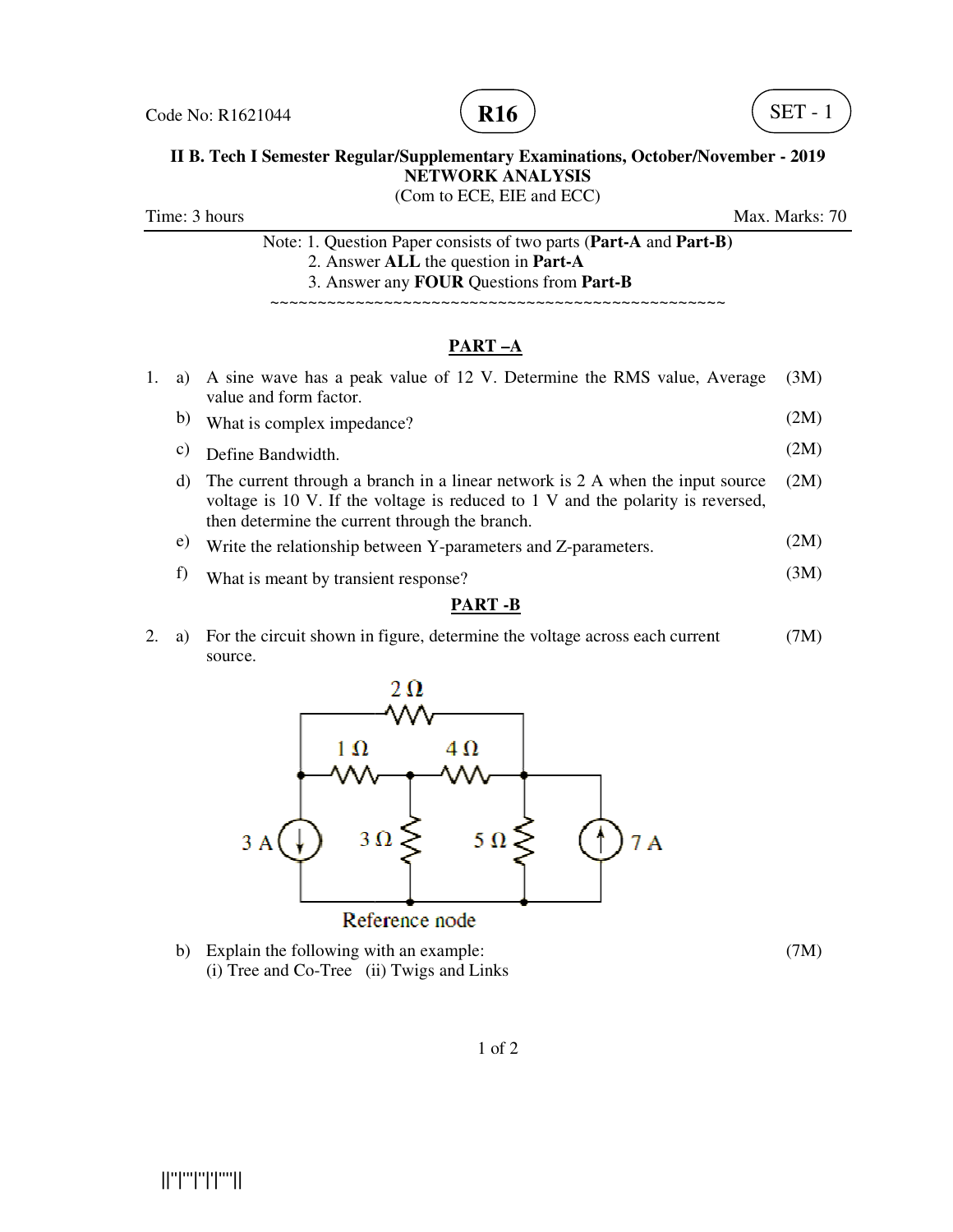#### Code No: R1621044

 3. a) Determine the equivalent impedance of the network shown in Figure if the operating frequency is 5 rad/s. (7M)

**R16**



b) Find the current  $i_x$  in the circuit shown below by using nodal analysis. (7M)



- 4. a) Explain the dot rule of coupled circuits.
- b) Draw the parallel resonant circuit and derive the expression for resonant (7M) frequency.
- 5. a) State and explain Norton's theorem. (7M)
	- b) Find the value of  $R_L$  for maximum power transfer in the circuit shown below. Find the maximum power. (7M)



- 6. a) Explain about Z-parameters of a two port network.
	- b) Find the transmission parameters of the following two port network:



- 7. a) A parallel RLC circuit having an inductance of 10 mH and a capacitance of A parallel RLC circuit having an inductance of 10 mH and a capacitance of  $(7M)$  100  $\mu$ F. Determine the resistor values that would lead to overdamped and underdamped responses.
	- b) Discuss about modeling of inductors in s-domain. (7M)

||''|'''|''|'|''''||

(7M)

SET - 1

(7M)

(7M)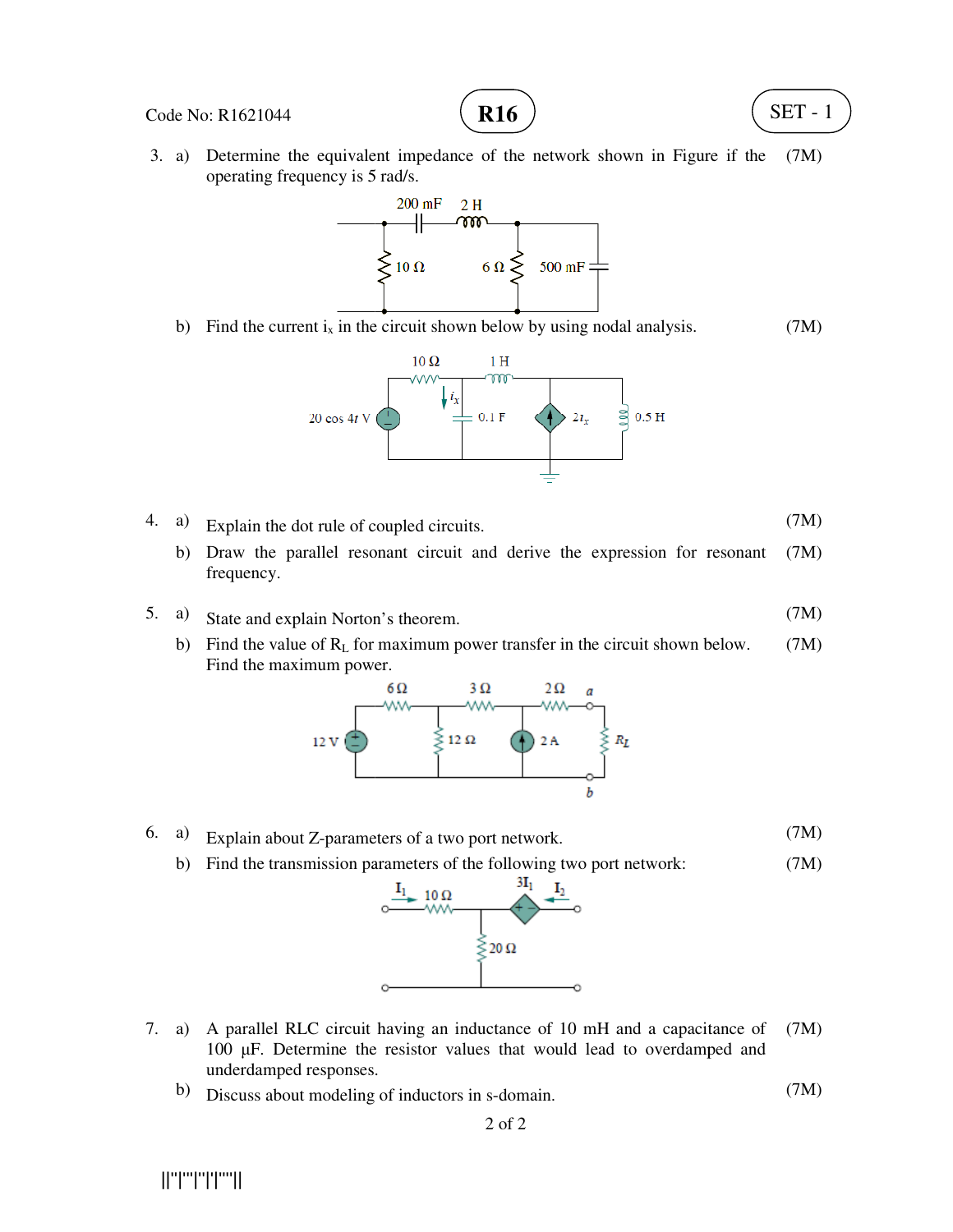



## **II B. Tech I Semester Regular/Supplementary Examinations, October/November - 2019**<br>NETWORK ANALYSIS (Com to ECE, EIE and ECC)

Time: 3 hours

Max. Marks: 70

Note: 1. Question Paper consists of two parts (**Part-A** and **Part--B)** 2. Answer **ALL** the question in **Part-A** 3. Answer any **FOUR** Questions from **Part-B**

~~~~~~~~~~~~~~~~~~~~~~~~~~~~~~~~~~~ ~~~~~~~~~~~~~~~~~~~~~~~~~~~~~~~~~~~ ~~~~~~~~~~~~

### **PART –A**

| 1. | a) | Define Form factor and Peak factor.                           | (2M) |
|----|----|---------------------------------------------------------------|------|
|    | b) | Define impedance.                                             | (2M) |
|    | C) | Define Quality factor.                                        | (2M) |
|    | d) | Write short notes on Tellegen's theorem.                      | (3M) |
|    | e) | What is a two port network? Explain.                          | (3M) |
|    |    | Write the differential equation for the parallel RLC circuit. | (2M) |

### **PART -B**

2. a) Determine the power supplied by the dependent source shown in figure. (7M)



- b) What is an incidence matrix? Write the properties of incidence matrix. (7M)
- 3. a) Explain about star to delta conversion. (7M)
	- <sup>a)</sup> Explain about star to delta conversion. (*INI*)<br>
	b) Determine the time domain node voltages  $v_1(t)$  and  $v_2(t)$  shown in circuit: (7M)

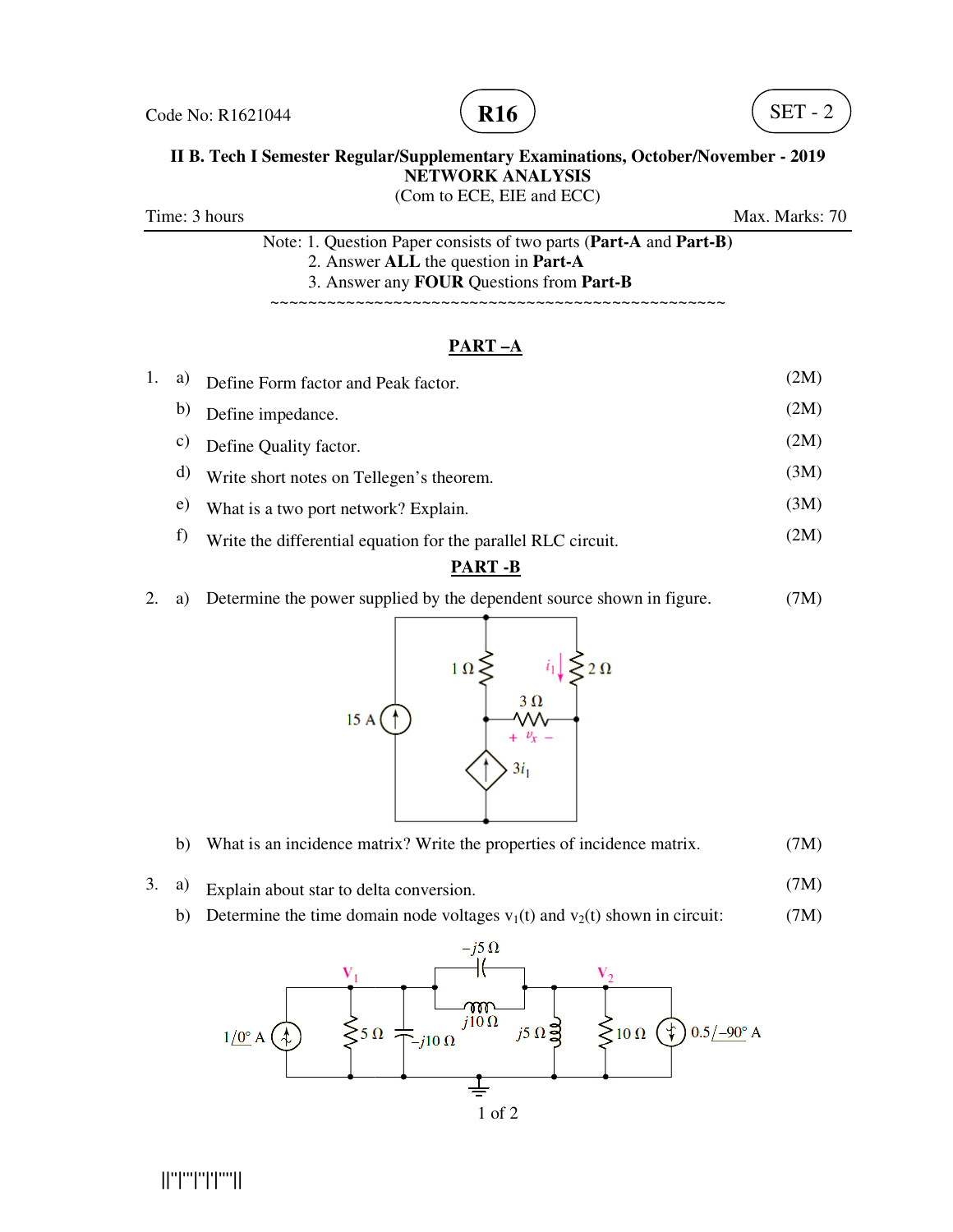

7. a) The switch in the following circuit has been closed for a long time. It is open at  $t = 0$ . Find (7M)

(i)  $i(0^+), v(0^+)$  (ii)  $di(0^+)/dt, dv(0^+)/dt$  (iii)  $i(\infty), v(\infty)$ 



b) Discuss about modeling of capacitors in s-domain. (7M)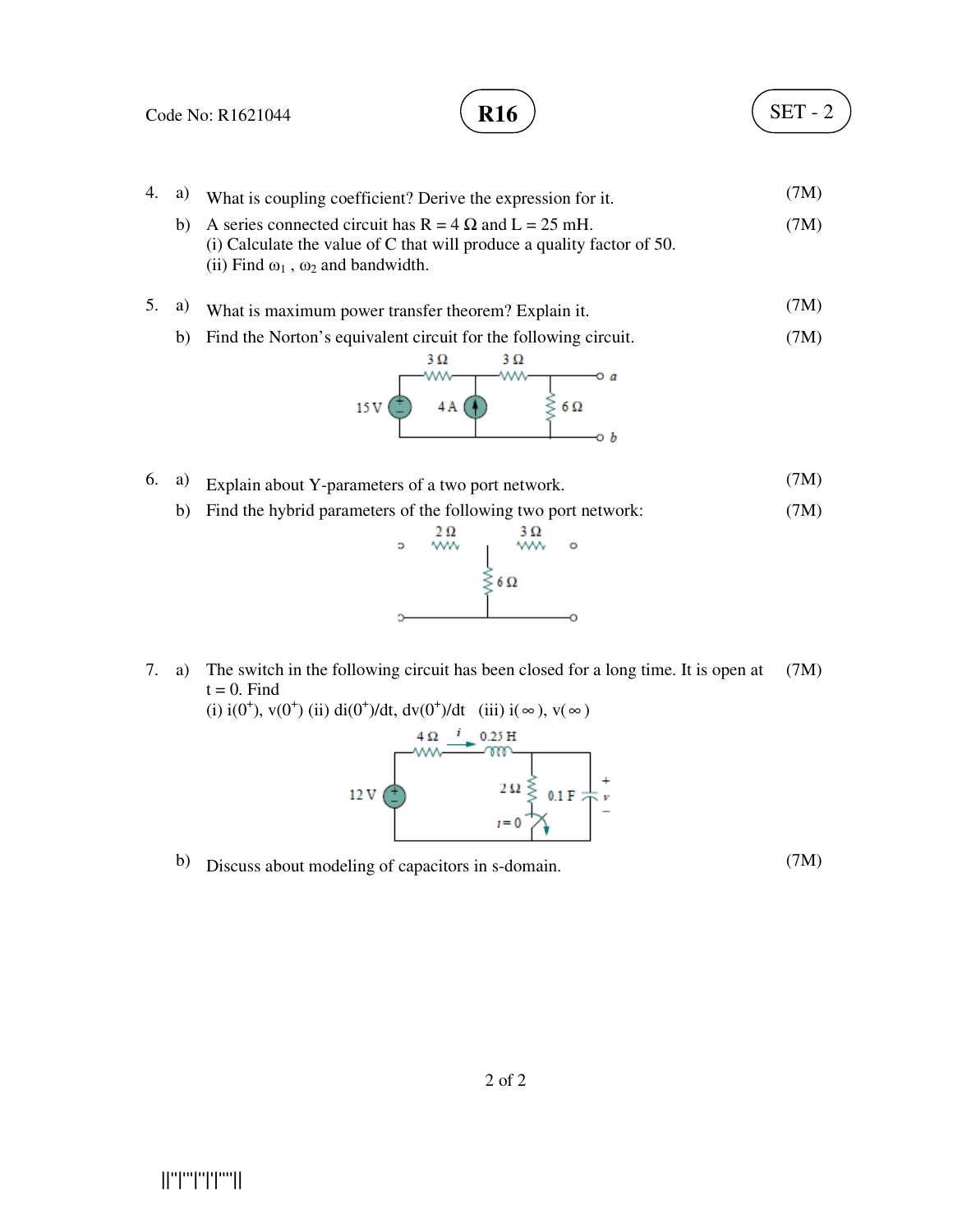



# **II B. Tech I Semester Regular/Supplementary Examinations, October/November - 2019**<br>NETWORK ANALYSIS

Time: 3 hours Note: 1. Question Paper consists of two parts (**Part-A** and **Part--B)** 2. Answer **ALL** the question in **Part-A** 3. Answer any **FOUR** Questions from **Part-B** ~~~~~~~~~~~~~~~~~~~~~~~~~~~~~~~~~~~ 1. a) Define RMS value and Average value. Define b) What is meant by steady state response? b) What is meant by steady state response?<br>c) A parallel resonant circuit is composed of the elements R = 8 kΩ. L = 50 mH and  $C = 80$  nF. Compute  $\omega_0$ . d) State reciprocity theorem. <sup>d)</sup> State reciprocity theorem.<br>
<sup>e)</sup> What is meant by cascade connection? Explain. f) Define time constant. (Com to ECE, EIE and ECC) ~~~~~~~~~~~~~~~~~~~~~~~~~~~~~~~~~~~ **PART –A**  Max. Marks: 70 ~~~~~~~~~~~~ (2M) (3M) (2M) (2M) (3M) (2M)

#### **PART -B**

2. a) Determine the currents  $i_1$  and  $i_2$  in the circuit shown below. (7M)



- b) Explain about phasor representation and write the advantages of it. (7M)
- b) Explain about phasor representation and write the advantages of it. (7M)<br>3. a) Determine the input impedance of the following circuit. Assume  $\omega = 10 \text{ rad/s.}$  (7M)



b) Find  $v_1$  and  $v_2$  in the following circuit using nodal analysis. (7M)



||''|'''|''|'|''''||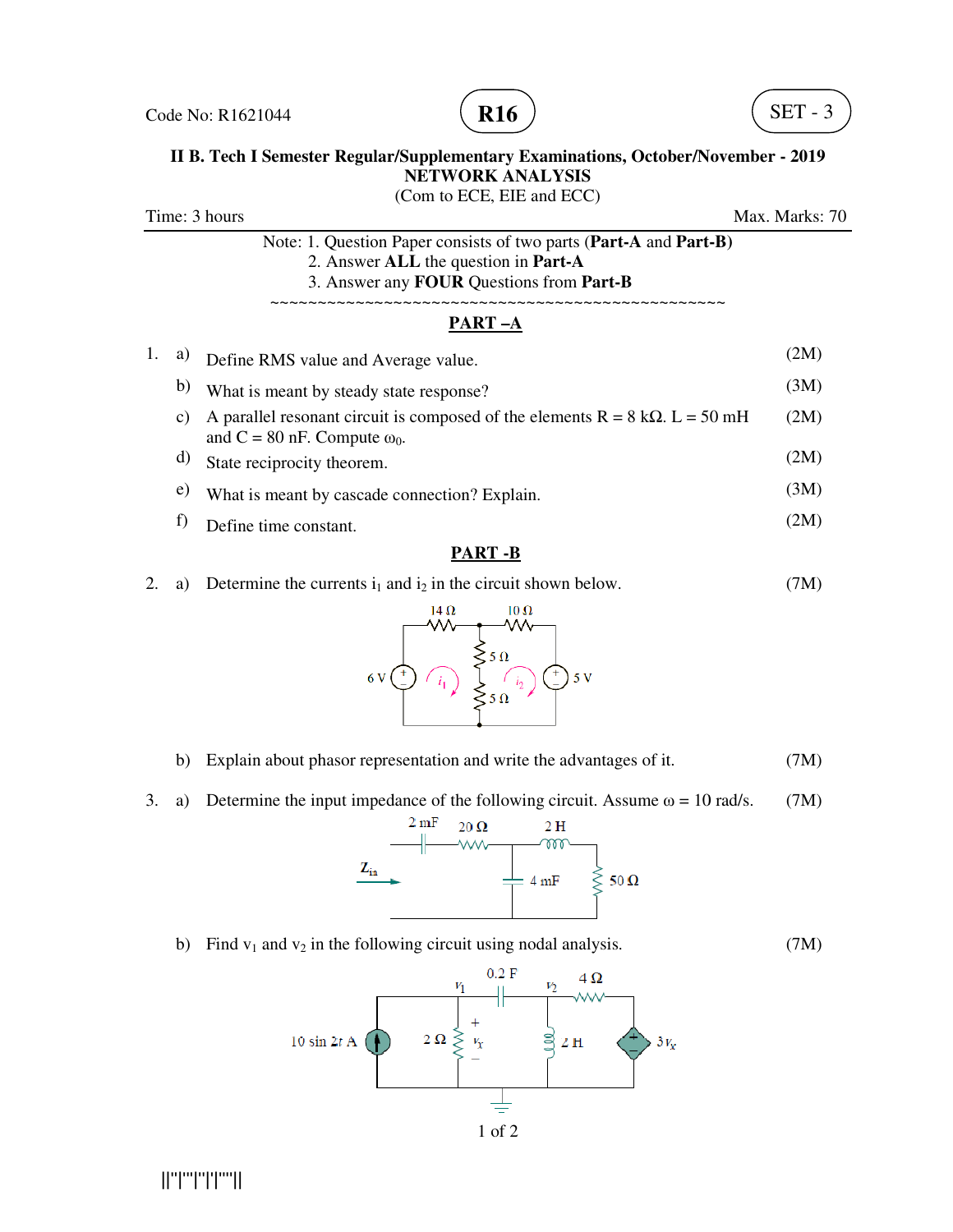## SET - 3

4. a) Explain the concept of mutual inductance with necessary equations. b) Derive the expression for resonant frequency of series resonant circuit. 5. a) Explain about superposition principle and write the advantages of it. b) Prove that the maximum power transfer to the load when the load resistance (7M) equals the Thevenin's resistance as seen from the load. 6. a) Explain about h-parameters of a two port network. b) Obtain Y- parameters of the following circuit. Explain the concept of mutual inductance with necessary equations.<br>
Derive the expression for resonant frequency of series resonant circuit.<br>
Explain about superposition principle and write the advantages of it.<br>
Prove th (7M) (7M) (7M) (7M) (7M)



- 7. a) Discuss about step response of an RL circuit. (7M)
- b) Calculate the voltage  $v(t)$  shown in figure, given an initial current  $i(0) = 1$  A using Laplace transform method. (7M)

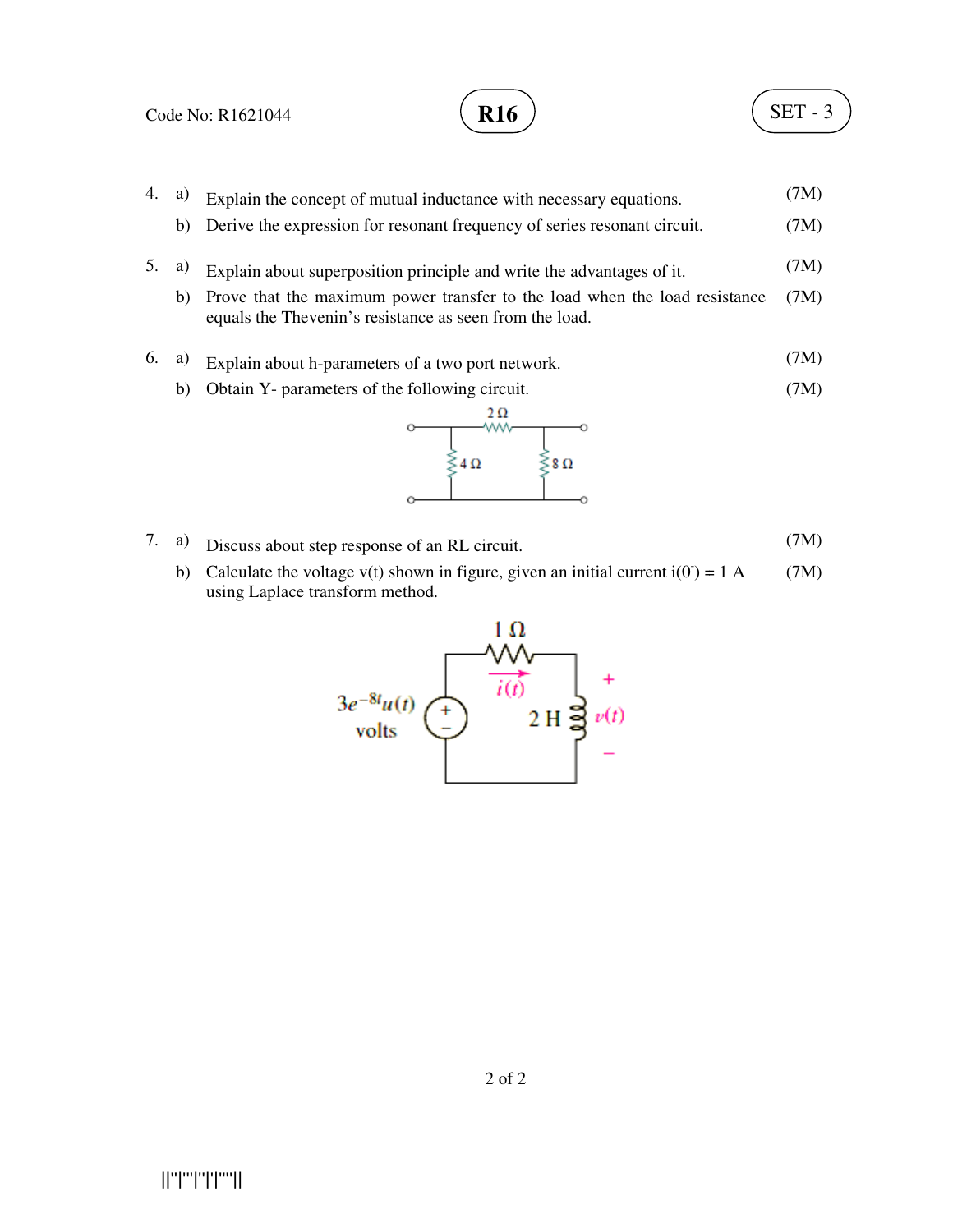



## **II B. Tech I Semester Regular/Supplementary Examinations, October/November - 2019**<br>NETWORK ANALYSIS (Com to ECE, EIE and ECC)

Time: 3 hours Note: 1. Question Paper consists of two parts (**Part-A** and **Part--B)** 2. Answer **ALL** the question in **Part-A** 3. Answer any **FOUR** Questions from **Part-B** ~~~~~~~~~~~~~~~~~~~~~~~~~~~~~~~~~~~~ ~~~~~~~~~~~~~~~~~~~~~~~~~~~~~~~~~~~~~ ~~~~~~~~~~~~ 1. a) Write short notes on source transformation. <sup>1</sup>. a) Write short notes on source transformation. (2M)<br>b) The voltage v = cos (60t + 45<sup>0</sup>) is applied to a 0.1 H inductor. Find the steady state (3M) current through the inductor. c) What is significance of coefficient of coupling? d) A load is connected to a network. At the terminals to which the load is connected,  $R_{Th}$  = 10 $\Omega$  and  $V_{Th}$  = 40 V. Find the maximum power supplied to the load. e) What is meant by reciprocal network? **PART –A**  current through the inductor.<br>What is significance of coefficient of coupling?<br>A load is connected to a network. At the terminals to which the load is<br> $R_{Th} = 10\Omega$  and  $V_{Th} = 40$  V. Find the maximum power supplied to the Max. Marks: 70 (2M) (2M) A load is connected to a network. At the terminals to which the load is connected, (3M) (2M)

f) What is overdamped response?

#### **PART -B**

2. a) Determine the currents  $i_1$  and  $i_2$  in the circuit shown below. (7M)



- b) Explain the concept of principle of duality.
- <sup>b</sup> Explain the concept of principle of duality. ( $(M)$ )<br>3. a) Find the input impedance of the circuit shown in figure. Assume that the circuit (7M) operates at  $\omega = 50$  rad/s.



b) Determine the current  $I_0$  in the following circuit using mesh analysis. (7M)



||''|'''|''|'|''''||

(7M)

(2M)